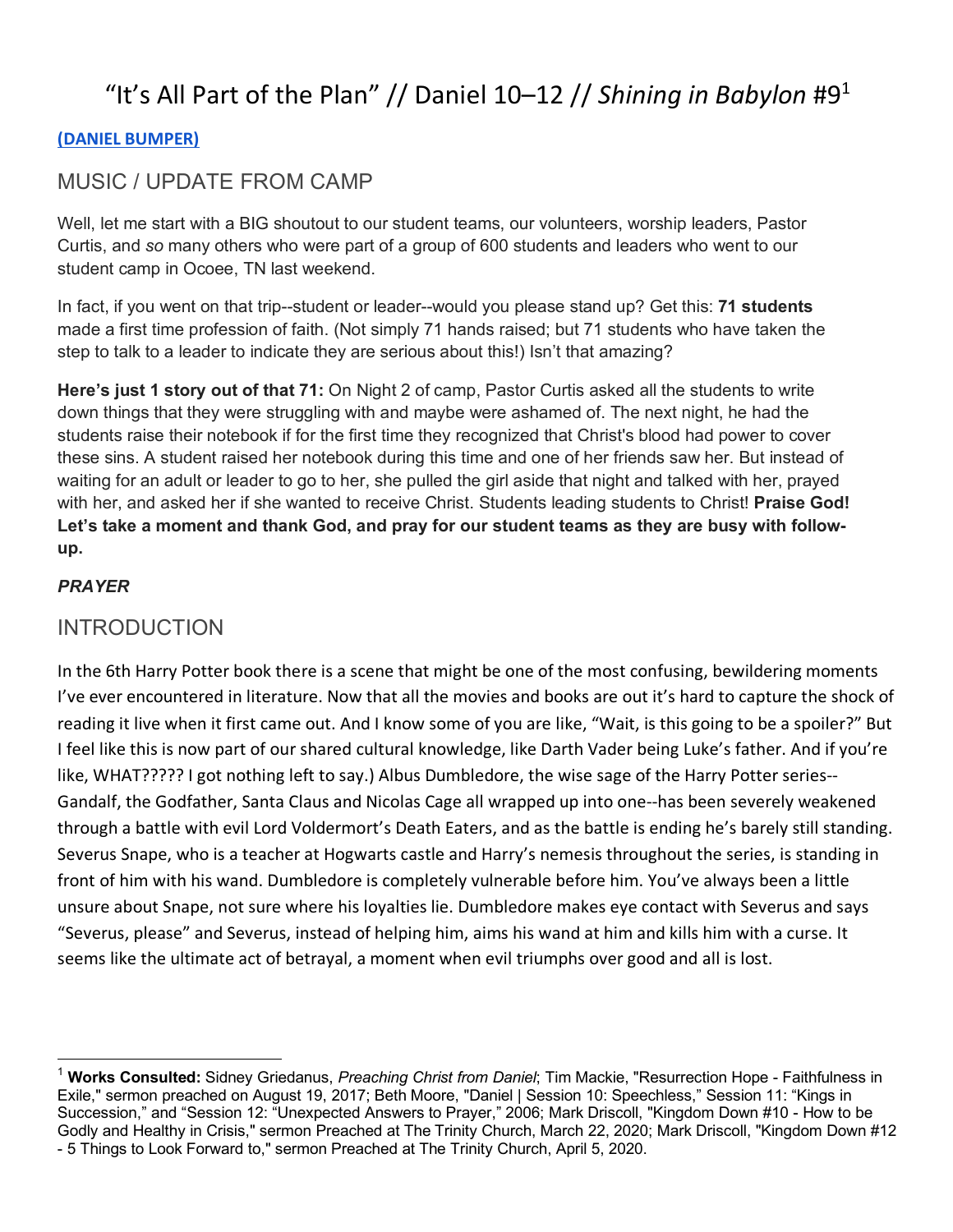In the next book, however, you learn that Prof Dumbledore had secretly confided to Snape that he was dying of a slow and irreversible curse, and that through his death he could grant to Harry a power that Harry couldn't have as long Dumbledore was alive--a power that could defeat Voldermort. So, Dumbledore makes Snape promise that when the moment comes, Snape will let him die. And suddenly the meaning of Dumbledore's plea, "Severus, please," is reversed. Dumbledore's death was not an act of chaos or betrayal; It was all according to plan. $<sup>2</sup>$ </sup>

**Many great stories involve chapters where the characters go through something that, at the time, feels chaotic, tedious, or tragic**, only to learn later that *it was all part of the plan*. I'm thinking of Daniel Larusso's training at the hands of Mr. Miyagi, Luke's exile in the Dagobah system, or Lightning McQueen getting stranded in Radiator Springs. Or we've even seen it in the weird strategies of some of our Olympic athletes this week. The commentator comes on and says, *"Now, just because we're in the 7th of 8 laps and our runner is still in 14th place doesn't mean she'll lose. No, this is all a part of her weird plan to sprint past everyone at the last second."* And sure enough, it happens. --- Just so you know, if I were an Olympian, I would never have the discipline to pursue that strategy. I'd go out hot and if I got ahead, I'd try to stay as far ahead of everyone as I could for as long as I could. Which is probably reason #424 why I never made it as an Olympic athlete. "And coming in last is the USA's J.D. Greear, who actually led for the first 3 seconds of the race."

**The point is, a lot of things that turn out quite well have sad, confusing chapters**, but they're all part of the plan. **That's Daniel's message to us in his last 3 chapters.** Things are dark, he says, and they are about to get darker. **But don't despair; it's all according to the plan.** 

We've called this series, "**Shining in Babylon,**" because the book is about shining with the light of an uncommon hope in an increasingly dark world. **Make no mistake:** the backdrop of Daniel's book is somber and heavy: and the world, for the foreseeable future, is not going to get much better; it's going to get worse. Several prophetic visions in Daniel tell us that. I know everyone today wants to think that the world is gradually progressing toward a utopia where we have no more political or economic problems, where everyone lives in abundance and prosperity and is united in one global village, but that's not where Daniel says the world is going. Nor is it where Jesus in Matt 23–24 says the world is headed or what John tells us in Revelation is ahead. Bible writers consistently tell us that the world is going to get a lot worse before it gets any better.

**So, be encouraged.** Let's close in prayer.

No, if you have your Bibles, **open them to Daniel 10** and let's look at Daniel's bad news / good news conclusion to the book. These last 3 chapters are Daniel's record of his final visions. There's a lot of details in here, and I know some of you **totally want to geek out on those detai**ls, and we'll touch on a few of them--but we're going to focus mostly on the bigger point: *WHY Daniel tells us these things.* I love what **Martin Luther** said about this passage: "Daniel concludes the record of his terrifying visions and dreams on a note of joy,

 $2$  I owe this great little illustration to Rebecca McLaughlin, "4 Things Christians Much Reclaim," May 31, 2019. https://www.thegospelcoalition.org/podcasts/tgc-podcast/4-things-christians-must-reclaim/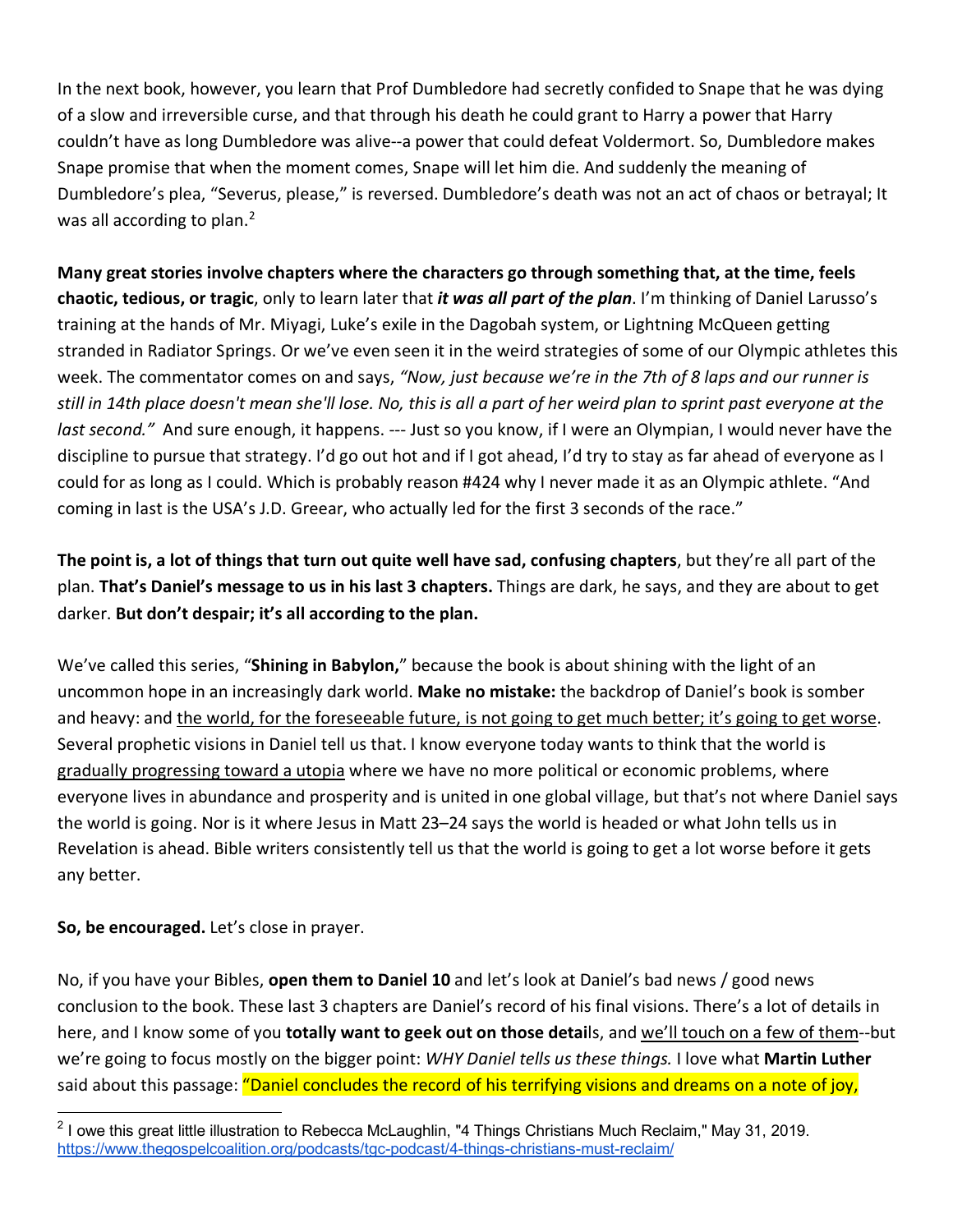pointing to the coming of Christ's eternal reign of glory… Whoever wants to study them profitably dare not focus his attention on the details of the visions and dreams, but seek comfort in the Savior Jesus Christ whom they portray and in the deliverance he brings from sin and its misery."3 **Martin Luther**

You see, if you listen really closely, in the details of these prophecies you'll hear the footsteps of Jesus as he begins to run through the corridors of history, coming first to a manger in Bethlehem and ultimately to the throne of the Ancient of Days.

**Bad news first**--Daniel 10 **10:1** In the third year of King Cyrus of Persia, a message was revealed to Daniel… and then I, Daniel, mourned for three full weeks. The message was so heavy that Daniel mourned for 3 weeks. During that time 31 didn't eat any rich food, no meat or wine entered my mouth, and I didn't put any oil on my body. You know it's bad when you're too overwhelmed even to rub in your essential oils; Daniel can't even make it across the room to flip on his lavender diffuser.

So, vs. 4, an angel comes to comfort him; he puts a little dab of Chamomile behind his ear, flips on the lavender diffuser, and begins to explain the meaning of his vision to him.

A lot of things in this second vision of Daniel overlap with the previous visions we have studied in Daniel. **In fact, all the visions and dreams of Daniel, whether given to the pagan kings or Danie**l, are about a series of world kingdoms that will arise, each one oppressive and hostile to the gospel. After **Babylon came Persia**; after Persia, Greece; after Greece, Rome; and then after Rome, a final kingdom headed by the Antichrist.

Daniel explains to us that certain elements of the first few kingdoms give us a foretaste of what the final kingdom of the Antichrist will be like.

- For example, in chapters 7 and 8, we saw that Daniel prophesied that a ruthless king would arise out of Greece who would be particularly hostile toward God's people. That prophecy was fulfilled about 300 years later by Antiochus Epiphanes, who came to power around 160 B.C. And I showed you when we studied Daniel 7–8 that, just like Daniel prophesied, he was particularly blasphemous toward God and vicious toward God's people. He's been called the Hitler of the OT. He slaughtered, in cold blood, tens of thousands of Jewish men, women and children, and desecrated the Temple by sacrificing pigs on their altar and then forcing the Jews to eat pig flesh. He then committed what Bible writers call the abomination of desolations by setting up a statue of himself in the Holy of Holies and making the Jews bow down to it. (You can read all about this, btw, in 1 and 2 Maccabees, which are historical books written by Jews who lived before Christ's first coming. These books contain a lot of helpful historical information, although they aren't Scripture.)
- **Daniel explains that Antiochus Epiphanes was a type--a prefiguring**--of a future world king who will be everything Antiochus was, but much worse--the Antichrist.

 <sup>3</sup> Martin Luther, Sämmtliche Schriften (St. Louis: Concordia, 1880)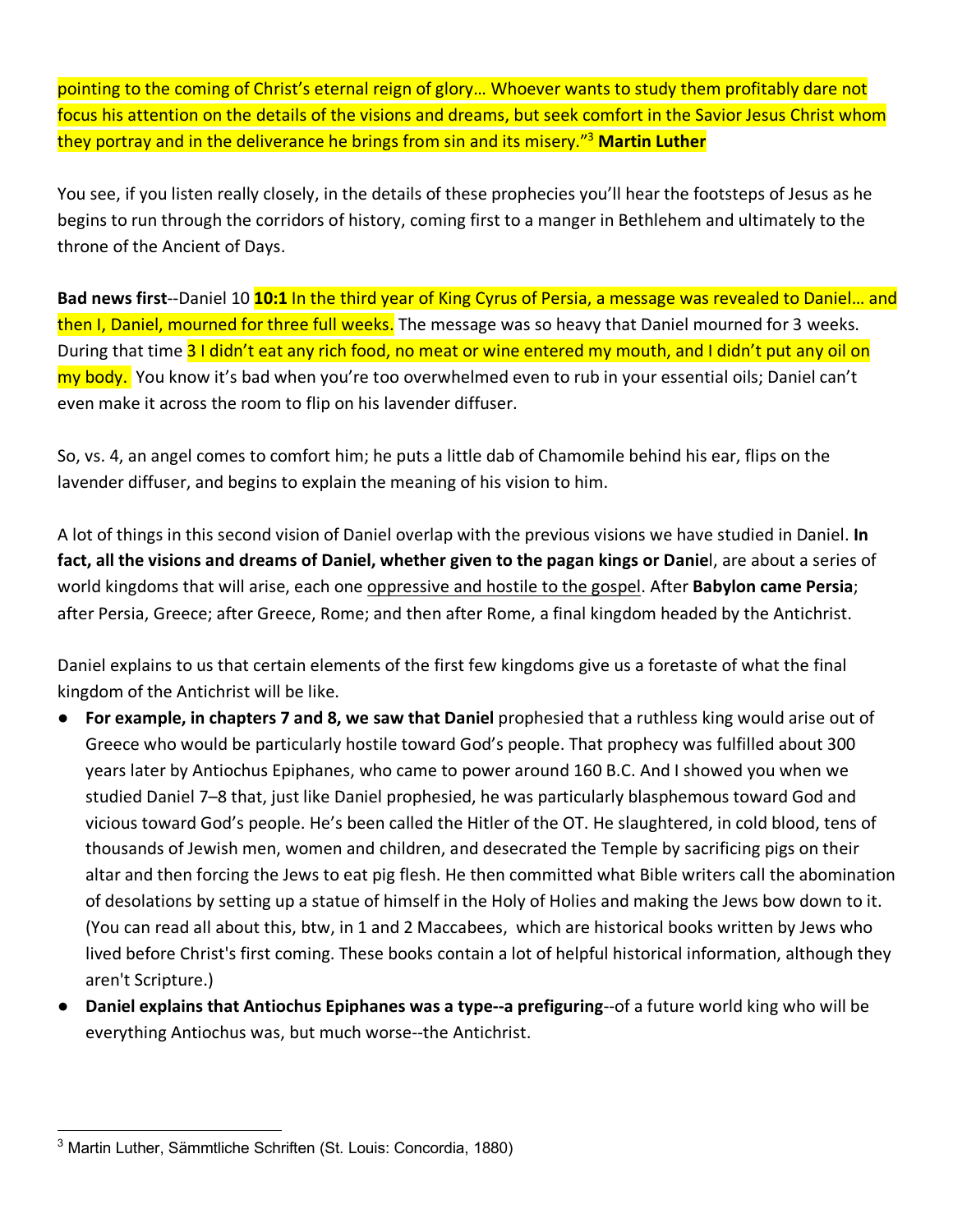I share that because the first part of Daniel 10 is again about Antiochus Ephiphanes, and **Daniel is describing the devastation Antiochus is going bring** to the Jews, and then suddenly, in vs. 36, Daniel switches from talking about Antiochus to prophesying about a future King, a King way into the future, a "King of the North"- the Antichrist. The switch happens in vs. 36, take a look: <mark>36 "... Then</mark> (this) **the king will do whatever he wants.** He will exalt and magnify himself above every god, and he will say outrageous things against the God of gods. He will be successful until the time of wrath is completed, because what has been decreed will be accomplished. 37 He will not show regard for... any other god, because he will magnify himself above all. 38 Instead, he will honor a god of fortresses—39 He will deal with the strongest fortresses with the help of a foreign god. (Remember how I showed you in Daniel 7 that Daniel says the Antichrist has the eyes of a man but when you look at them you see something at work behind them that is NOT human--that's what Daniel is saying again here--the Antichrist is empowered by a foreign god, namely Satan himself. And...). He will greatly honor those who acknowledge him, making them rulers over many and distributing land as a reward.

**In chapters 7–8** Daniel said 3 things would characterize the rule of the Antichrist, and we see echoes of those here in these verses. Remember, we saw that:

- **He "devours much flesh."** (7:25) His aim is to destroy. Hatred, prejudice, genocide, slavery, human trafficking, the commoditizing of the vulnberable, abortion, militarism--these are all tools in his arsenal. Secondly,
- *He doubts God's word.* (8:25) He publicly undermines what Scripture teaches about things like humanity, sexuality, and salvation--and he even uses supernatural power to deceive them into believing it. Third,
- *He exalts man.* (8:25) The first one he exalts is himself, but he also tries to get people to do the same with themselves: to focus on themselves and glory in their capabilities and accomplishments.

Now, what we saw in chapter 7, and this is really important, is that even though the Antichrist himself is not here yet, the spirit of Antichrist is: 1 John 2:18 "Children, it is (already!) the last hour. And as you have heard that Antichrist is coming, even now many antichrists have come."

We can see the spirit of Antichrist at work in our world all around us:

- **Devouring flesh.** The last 100 years have been the bloodiest century in all of human history; more people have been killed by genocide and war and abortion than any other century in history. He's at work in your life to destroy your flesh. Through alcoholism and addictions and pornography and materialism and naricissism he is working to erode and destroy the foundation of everything good. Some of you are experiencing that right now.
- **He's working to make you doubt God's word**. It's why I told you that some of you are like, "*Oh, I'm just QUESTIONING what the Bible says about sexuality. I'm just trying to find myself.*" And I'm like, "No, you're not, you're dabbling with Hell." Our Enemy begins every attack by making you question God's word.<sup>4</sup>
- **He's at work trying to get you to exalt yourself.** To think that your agenda is the most important. That you know best. Through things as benign as Facebook and Twitter and Instagram reels and consumer-driven commercials and leadership seminars he's trying to get you to fixate on yourself. He whispers in your ear

<sup>&</sup>lt;sup>4</sup> Head nod in some of these applications to Mark Driscoll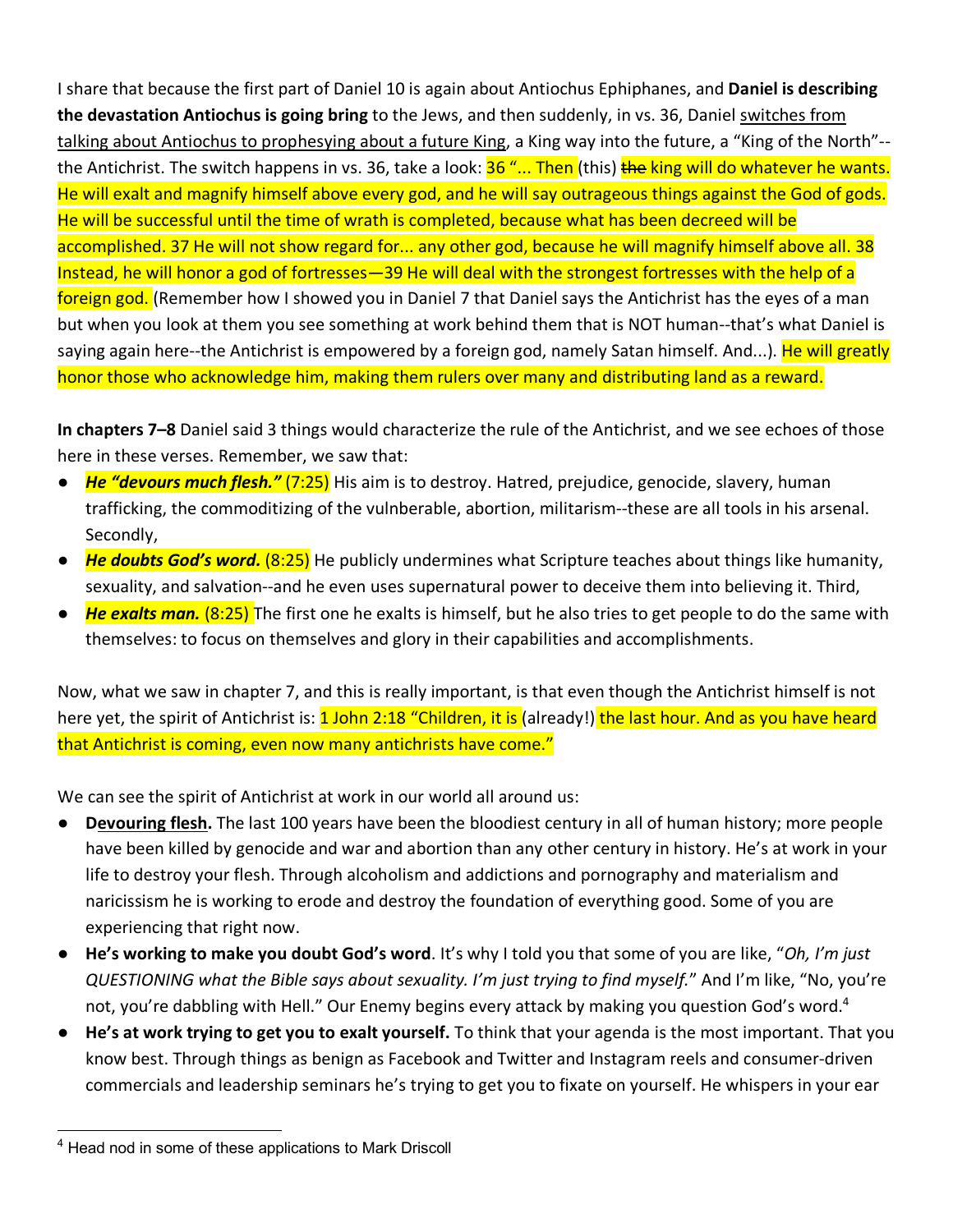that you know what's best for your life; that no one else is looking out for you so you'd better; that you can only be happy when your kingdom comes and your will is done.

**Make no mistake about it, my friend: The spirit of Antichrist is already here!** And Daniel tells us that he employs the powers of the state and machines of culture and media to promote those things. He is basically in control of those things. He's the prince of the power of the air; the spirit at work in the unbelieving world. He's already here.

And the bad news is that things are only going to get worse as the Antichrist's coming nears: Daniel says at the beginning of chapter 12 about the end: "There will be a time of distress such as never has occurred since nations came into being until that time." (12:1)

- **Critics often say that evangelical Christians have a persecution complex--that we always imagine** everyone is out to get us, and, honestly, that's a valid critique--we can be a little paranoid and overly sensitive.
- But. But. We might be like that sometimes because we understand who is at work in the world and what his game is. Daniel tells us. Listen, let's be under no illusions: Persecution against Christians in the world is as high as it has ever been and it will likely only get worse. Open Doors, a ministry that helps the persecuted church around the world, tells us that today over 340 million Christians live in places where they experience high levels of persecution. That's the highest in history. Last year, almost 5000 believers were martyred BECAUSE OF their faith. 5000! Over 4000 Christian churches were burned. Another 4000 Christians were imprisoned, many without trial, because of their faith.<sup>5</sup>
- And even in our own country, where we supposedly have a guaranteed freedom of religion, we're seeing the steady eroding of those things. Already in some places, if you hold to what Scripture teaches about sexuality, or gender, or the way of salvation, you can be labeled as a bigot and cancelled or fired.
- **Dr. George Yancey, an AA professor** who has taught here at our church about overcoming racial strife, has written a new book on anti-Christian discrimination in America. He points out that 32 percent of all Americans identify (theologically) conservative Christians as their least favorite group in society, liking them "significantly less" than other groups. By comparison, only 31% identified Muslims that way. "So it's fair, **Dr. Yancey says,** to say that if we're concerned about anti-Muslim prejudice, and we should be, we should also at least be aware of anti-Christian prejudice." Dr. Yancey documents, with a **pretty impressive compilation of statistics**, that being a professing Christian will hurt you significantly in the academic world, the journalistic world, the political world, the artistic world, the medical world and, increasingly, even the business world.<sup>6</sup>

So yes, we can be a little paranoid, but you'll forgive me if we see a trajectory in these things that Daniel warns us about. And listen, I don't want to contribute to conspiracy theories--in fact, I'd say the spirit of the enemy is every bit as much at work in QAnon as he is in the ACLU. He's at work in every culture-shaping institution seeking to foster hate, doubt God's word, and exalt man.

 <sup>5</sup> https://www.google.com/url?q=https://www.opendoorsusa.org/christian-

persecution/&sa=D&source=editors&ust=1627316212519000&usg=AOvVaw0VlcT9ERIDcdXnfiueW6Ic https://www.thegospelcoalition.org/article/anti-christian-discrimination-america/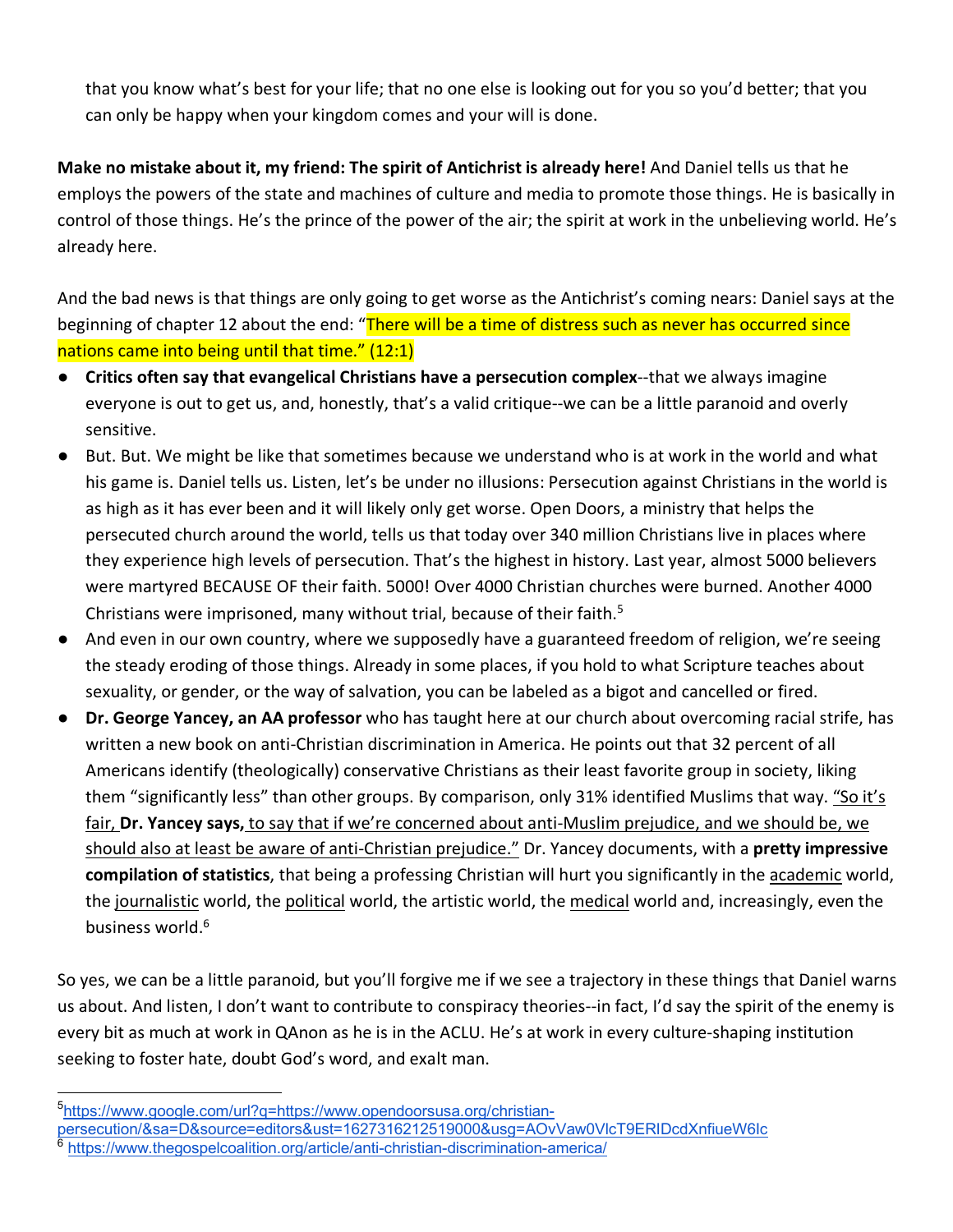**Make no mistake, we are sending our kids out into a hostile world** and we need to prepare them for that. We can't be content with a thin layer of religiosity, kids who don't cuss, don't have sex and know how to vote. We need to teach them that Jesus is worth living and dying for, and though the world may take everything from them for him, that he's worth it.

I read all this and I say, "No wonder Daniel was grieving!" What a dark view of the future. And we should grieve, too. The world, generally speaking, is a tragic place where God's people suffer and are sometimes tortured and slain again and again and it will only get worse. "They hated me, they'll hate you," Jesus said in John 15, and "Be assured, in this world you will have tribulation." Sometimes in church we're in such a hurry to rejoice that we overlook the grief that some people are feeling. Some of YOU, coming in this weekend, are facing pressure at your job; you are suffering from the scorn of friends for the sake of godliness. Or maybe you are just suffering. The world can be a dark place, and we want to grieve with you.

*You say, "So what is the good news?"* I thought you'd never ask! *Three elements:*

### 1. The Suffering is Limited

What stands out to me as I read this is how in control God seems to be of all of it. Daniel drops little hints along the way. Look at 11:36, for example, where, talking about the Antichrist, Daniel says: He will be successful until the time of wrath is completed, because what has been decreed will be accomplished. (11:36). "The TIME of wrath is COMPLETED; what HAS BEEN DECREED is accomplished." This is all part of the plan. Though persecution is real, and painful, it has all been decreed by God, the time has been set, and not an ounce more of it comes than God has intended. Like that terrible scene with Snape and Dumbledore. It looks bad, but it's all according to the plan, and one day the meaning of these tragic events will be reversed.

**And one of my favorite aspects of Daniel is how specific God is about how long it will last. BTW,** if you've never seen this, it will blow your mind. Go back to chapter 9, and tighten your belt and put on your nerd glasses:

24 Seventy weeks are decreed about your people and your holy city—to bring the rebellion to an end, to put a stop to sin, to atone for iniquity, to bring in everlasting righteousness, to seal up vision and prophecy, and to anoint the most holy place.

A "week" in the Jewish language means a period of 7. It could be 7 days, or it could mean, as it does here, 7 years. A week of years. How many weeks of 7 years are prophesied? 70. That's 490 years. 70x7=490 years.

And what happens at the end of that 70 weeks of years? "*Rebellion will be brought to an end* and a *stop will be put to sin; iniquity will be atoned for*; *everlasting righteousness will be brought in;* all *biblical prophecy will be fulfilled,* and the *most holy place will be restored."*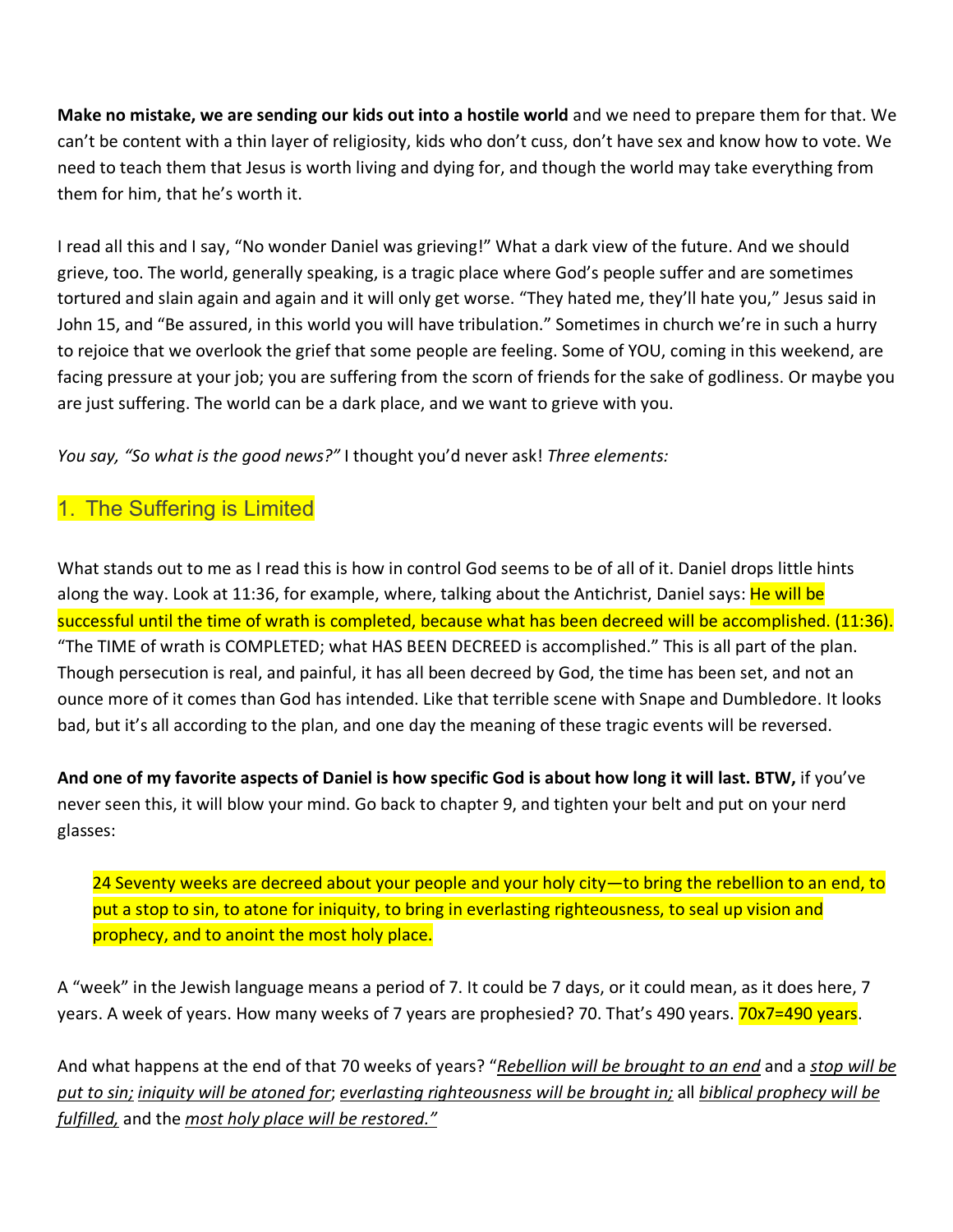"And when do those 490 weeks start?" you ask. Great question. 25 Know and understand this: From the issuing of the decree to restore and rebuild Jerusalem until an Anointed One, the ruler, will be seven weeks and sixty-two weeks. It will be rebuilt with a plaza and a moat, but in difficult times.

**The clock starts ticking at "***the issuing of the decree to restore and rebuild Jerusalem."* **That decree was given by King Artaxerxes of Persia around 445 B.C. (you can read about the event in Nehemiah 2:1–8).** From that date there will be *seven weeks* and *sixty-two weeks.* Seven weeks is 49 years, which is roughly how long it took to rebuild Jerusalem; then sixty-two more seven-year periods pass after that.

Now, watch this: 26 After those sixty-two weeks (plus the first 7) the Anointed One will be cut off... So, 7 weeks and 62 weeks = 69 weeks, and then the Anointed one will be cut off. 69 weeks of years ( $\frac{69x7}{69}$  = 483 years). Using the Jewish custom of a 360-day year, 483 years after 445 B.C. (when Artaxerxes' issued the decree to rebuild Jerusalem) would land us at A.D. 32  $(445 B.C. - 483 (360-day) years = 32A.D.)$ , the date Jesus was crucified. That's when "the Anointed One was cut off." God gave to Daniel the date that Jesus would die 480 some years before it happened.

A God who can prophesy the details of something like that is in control of all of it, wouldn't you agree? **IT'S ALL PART OF THE PLAN.** 

26 *Then,* The people of the coming ruler will destroy the city and the sanctuary. (That happened in 70 A.D. btw, when the Romans re-destroyed the Temple and Jerusalem. And then, watch this--) 27 He will make a firm covenant with many for one week, but in the middle of the week he will put a stop to sacrifice and offering. And the abomination of desolation will occur... "

**After the Anointed One--another way of saying that is "Messiah"--is cut off, there is one more "week" of 7 years.** *Now, there's two ways you could interpret this*. *One is that this last week of years are not literal years:*  That week represents the final chapter of human history, which we are in now, that has just stretched out for a long time.

**The second way to interpret this, and I believe the correct way,** is that after the Messiah was cut off, the timeline was paused, and we are now in a parenthetical period called "the church age," where God has shifted the focus of his activity away from the nation of Israel to the church, which is comprised mostly of Gentiles (or non-Jews). But at the end of time, when the Antichrist officially makes his debut, the focus will re-shift to Israel, and we'll enter into that last 70th week, a 7 year period we call "the Tribulation." The Tribulation of the book of Revelation is about Daniel's 70th week.

#### **Here's why I strongly prefer that second interpretation:**

- First, the first 69 weeks were literal. It was roughly 483, 360-day years to when Jesus died. So why switch the last 7 and make them an elastic metaphor?
- Second, as I noted, the book of Revelation is all about this 70th week and Revelation strongly implies this is something in the future and not something we're living in now. There's a few commentators that try to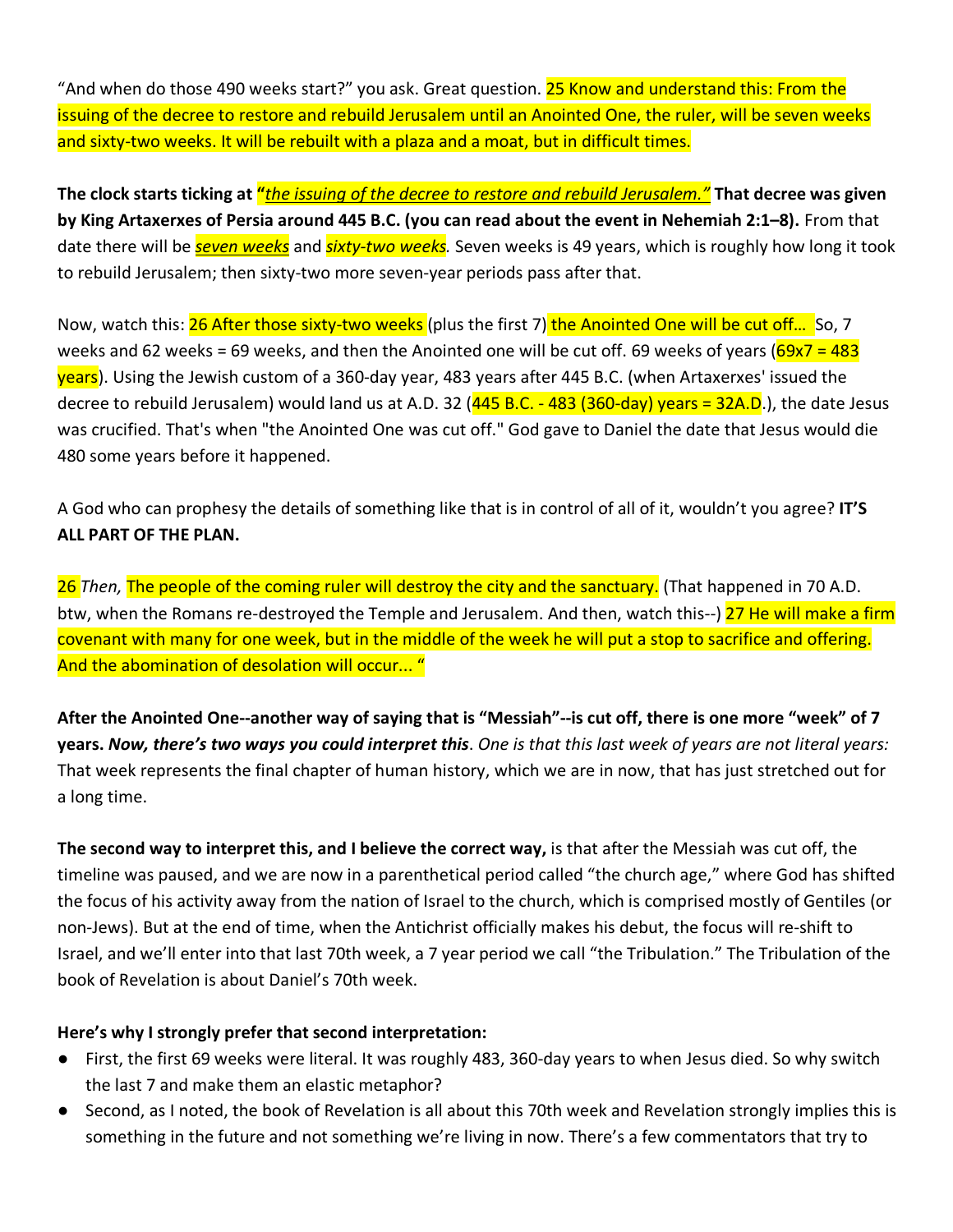argue we are living in the midst of Revelation now, but I just don't find their reasoning that compelling. I could be wrong, but it just doesn't seem to me to be written that way.

● Third, vs. 24 says that "Seventy weeks are decreed about your people and your holy city..." For Daniel, "your people" would be the Jews and "your city" would be Jerusalem. These 70 weeks focus on ISRAEL. Well, right now, as I've said, the focus of God's work is in the church, which is mostly made up of Gentiles (or, non-Jews). In fact, Paul says in Romans 9–11 that God has temporarily set aside his focus on Israel to build the church among the Gentiles, but one day in the future, Paul says, God will resume his focus on Israel and when he does, more people will get saved than any previous chapter in human history. It's gonna be awesome. But the point is, Daniel says these 70 weeks are about Israel. We live in an ellipses right now. And there's another really terrible week coming.

You say, "Pastor J.D., when do we get to the encouraging part?" Listen! The encouragement is in that word "decreed." If God decrees all this with this amount of specificity, doesn't that show us that he's in charge of all of it? And that means that what looks to us like bad news might one day be reversed to be GOOD NEWS? SNAPE drops Dumbledore. It's OK! It's all part of the plan!

And that means when something feels dark and chaotic to me right now, I can still rest in it, because (say it with me) **IT'S ALL PART OF THE PLAN**. And one day the terrible meaning of it will be reversed. It's not Dumbledore's tragic death but part of his ultimate victory!

I heard a man named **Steve Saint speak at a Desiring God Conference in 2005.7** Steve was the son of Nate Saint, one of the 5 young missionaries brutally and tragically speared to death on the beaches of Ecuador in the **1950's.** They had been trying to establish contact with this isolated tribe called the Aucas, in order to bring food, supplies and eventually the gospel to them. But on January 8, 1956, they were deceived by the tribe and murdered by them. Steve was the son of one of these slain missionaries, and at this Desiring God conference, some 50 years later, he recounted how as a young boy he struggled with why God had ALLOWED that to happen. But now, he said, he realized that God didn't just allow it to happen, God planned it. Let that sink in. He planned it. And, Steve said, 50 years later, we see that God used the incident to pave the way for that tribe of Aucas to be saved. After the murder the wives of these 5 men went back to the tribe; the tribe was so moved by their generosity and forgiveness that peace was established, and eventually nearly the whole tribe came to faith. Several years later, in fact, Steve got to baptize the very man, Mincaye, who had put a spear into his father's heart. And that man, Steve said at this conference, "became like the grandfather of my kids, a beloved member of my family." Then Steve said this, one of the most powerful statements I've ever heard: *"Why is it that we want every chapter to be good when God promises only that in the last chapter he will make all the other chapters make sense?"*

It's all part of the plan. I know it's hard to believe in your life, but it's all part of the plan.

*The suffering is limited.* Here's the second element of hope. These are much quicker:

 $7$  Steve Saint, October 8, 2005, "Sovereignty, Suffering, and the Work of Missions"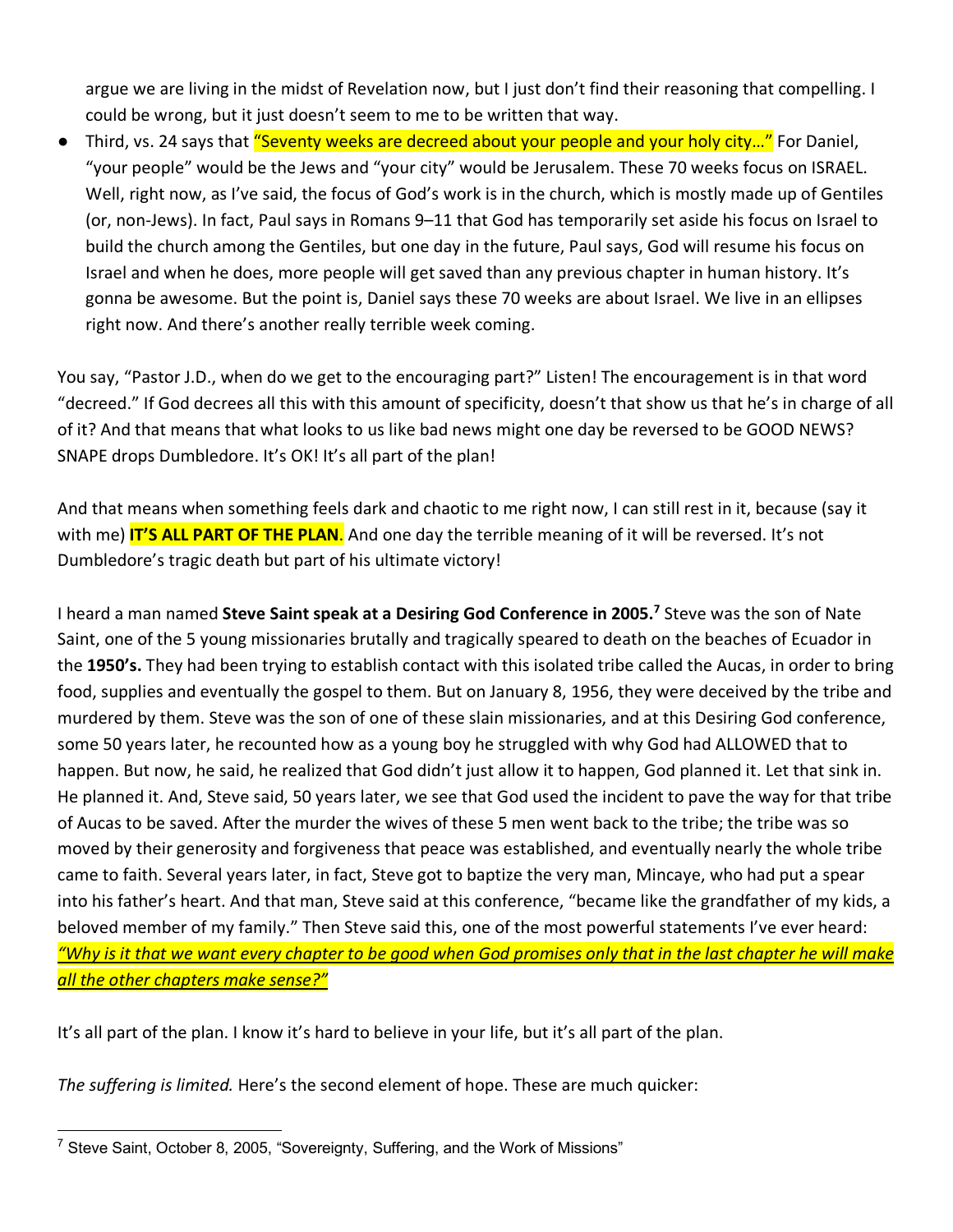### 2. The Resurrection is Eternal

After Daniel tells us about this time of untold suffering ("There will be a time of distress such as never has occurred since nations came into being until that time,") he says, "But at that time all your people who are found written in the book will escape. 2 Many who sleep in the dust of the earth will awake, some to eternal life, and some to disgrace and eternal contempt. (Dan 12:2)

Just as a time of persecution is decreed, so is a resurrection, and as certain and real as our suffering, so is our resurrection. The Ancient of Days, who sits on his throne of wheels, saying, "I have decreed it all," sits above it all and will restore it all. He had the first word and he'll have the last.

Our hope, friend, is not in success in this life--perfect marriages, prosperous businesses, or political power. Our hope is in the resurrection of the dead; our hope is in the certainty that Satan and sin and death are defeated; and that just as hardship and persecution have been "decreed;" so is the eternal reign of the Anointed One, Jesus, who will renew and restore all things and let us rule with him forever.

### MUSIC

But note, friend, that not everyone participates in this blessing. **Vs. 2** says "MANY who sleep in the dust will awake." "Many" means "not all." Vs 1 says it is ONLY those who are found *"written in the book will escape."* **The Book of Life--the most important book in history,** contains a list of all those and only those who have repented of their sins and trusted Jesus as Savior.

**Is your name in there--in this book?** If we looked over the names, would YOURS be in there? One of the WORST feelings in the world to me is when I show up at some hotel late at night to check-in after travelling all day, and I give my name, "Greear," expecting them to say, "Mr. Greear, your room is ready," only to have the hotel clerk say, "I'm sorry, sir, your name is not on the reservation list." And let me tell you, I stand there and argue like there's no tomorrow. *"Well, I know I told my assistant to make this reservation,"* but inside I'm thinking, "Did I? Did I drop the ball?" (BTW, my assistant Aly will want me to point out here that this has happened only once, maybe twice in all the many years she's worked for me.)

#### **But how tragic to find out on the most important list ever compiled that your name is NOT on it?**

And whose names are in this book? Is it church members? Is it people who lived mostly good lives? No. It's those who have repented of their sins and surrendered control of their lives to Jesus and trusted in him as their only hope of salvation. Those who have been born again. Has there been a time when you were born again?

Salvation is a gift offered freely to all who will receive it; no matter who you are or what you've done, Jesus' death has paid for your sin--atoned for it, covered it forever; but you have to receive it. It's not yours until you